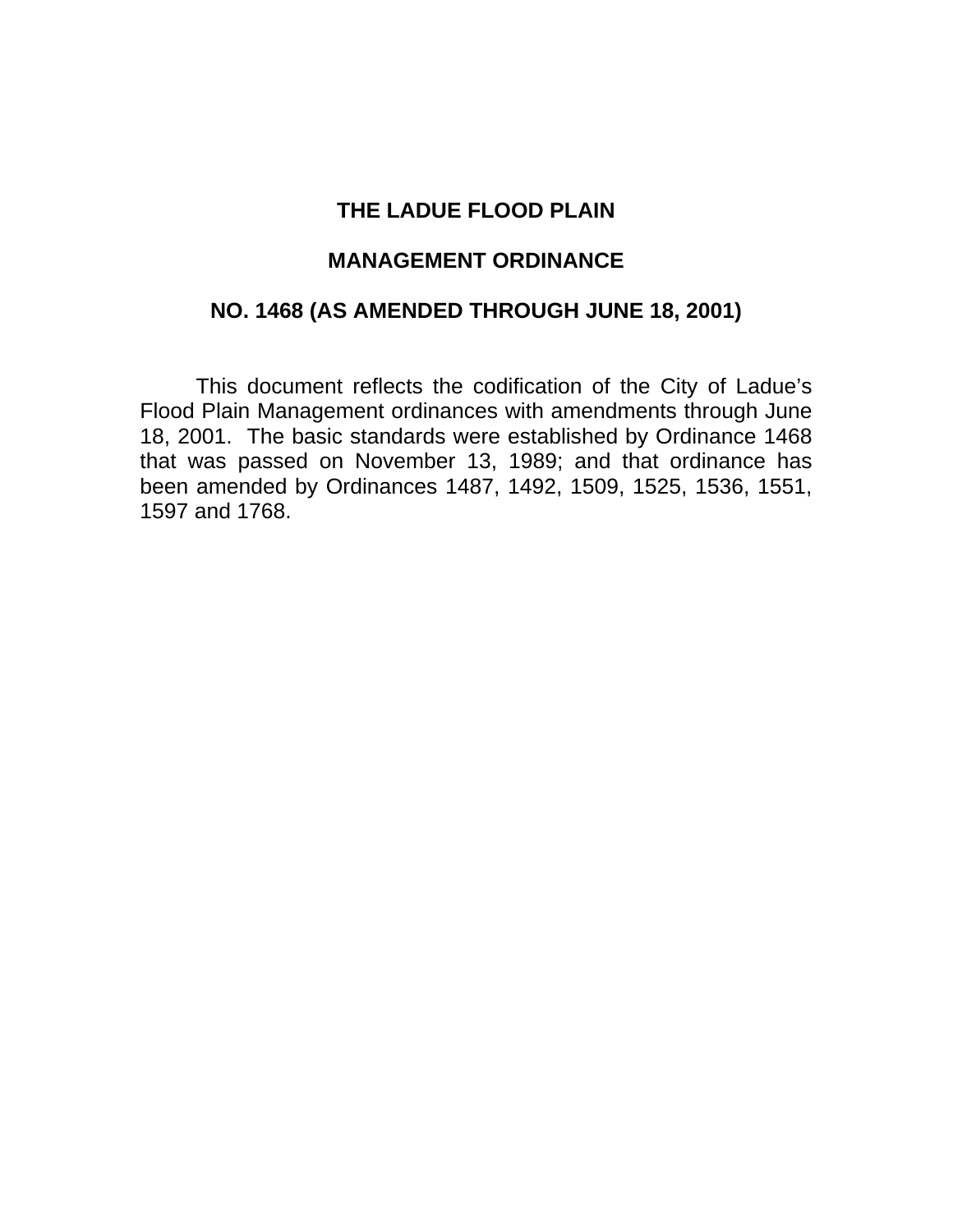## LADUE'S FLOOD PLAIN **MANAGEMENT ORDINANCE**

NO. 1468 (as amended through June 18, 2001)

AN ORDINANCE REPEALING ORDINANCE 1414 AND ADOPTING IN LIEU THEREOF A NEW ORDINANCE SETTING FORTH FLOOD PLAIN MANAGEMENT STANDARDS FOR THE DESIGNATED FLOOD HAZARD AREAS IN THE CITY OF LADUE IN ACCORDANCE WITH THE STANDARDS SET FORTH BY THE FEDERAL FLOOD INSURANCE ADMINISTRATION, AND PROVIDING A PENALTY.

 WHEREAS, the flood hazard areas of the City of Ladue are subject to periodic inundation which results in property losses and health and safety hazards, and may result in disruption of commerce and governmental services, extraordinary public expenditures for flood protection and relief, and impairment of the tax base, all of which adversely affect the public health, safety and general welfare; and

 WHEREAS, such flood losses are caused by the cumulative effect of obstructions in flood plains causing increases in flood heights and velocities, and by occupancy in flood hazard areas by uses vulnerable to floods or hazardous to other lands which are inadequately elevated, flood-proofed, or otherwise protected from flood damage; and

 WHEREAS, it is the purpose of this ordinance to promote the public health, safety and general welfare and to minimize public and private losses due to flood conditions in specific areas by provisions designed to: (a) restrict or prohibit uses which are dangerous to health, safety and property due to water or erosion or in flood heights or velocities; and (b) require that uses vulnerable to floods, including facilities which serve such uses, be protected against flood damage at the time of initial construction,

#### NOW, THEREFORE, BE IT ORDAINED BY THE COUNCIL OF THE CITY OF LADUE, STATE OF MISSOURI, AS FOLLOWS:

#### **Section 1. Definitions**

Unless specifically defined below, words or phrases used in this ordinance shall be interpreted so as to give them the meaning they have in common usage and to give this ordinance its most reasonable application. These definitions apply only to this ordinance.

- (a) Appeal means a request made to the Flood Management Board for review pursuant to Section 14 of this ordinance of the interpretation of any provision of this ordinance by the local administrator or a request for a variance made to the Flood Management Board pursuant to section 14 of this ordinance.
- (b) Area of shallow flooding means a designated AO Zone on the Flood Insurance Rate Map (FIRM) of the City of Ladue with base flood depths from one to three feet where a clearly defined channel does not exist, where the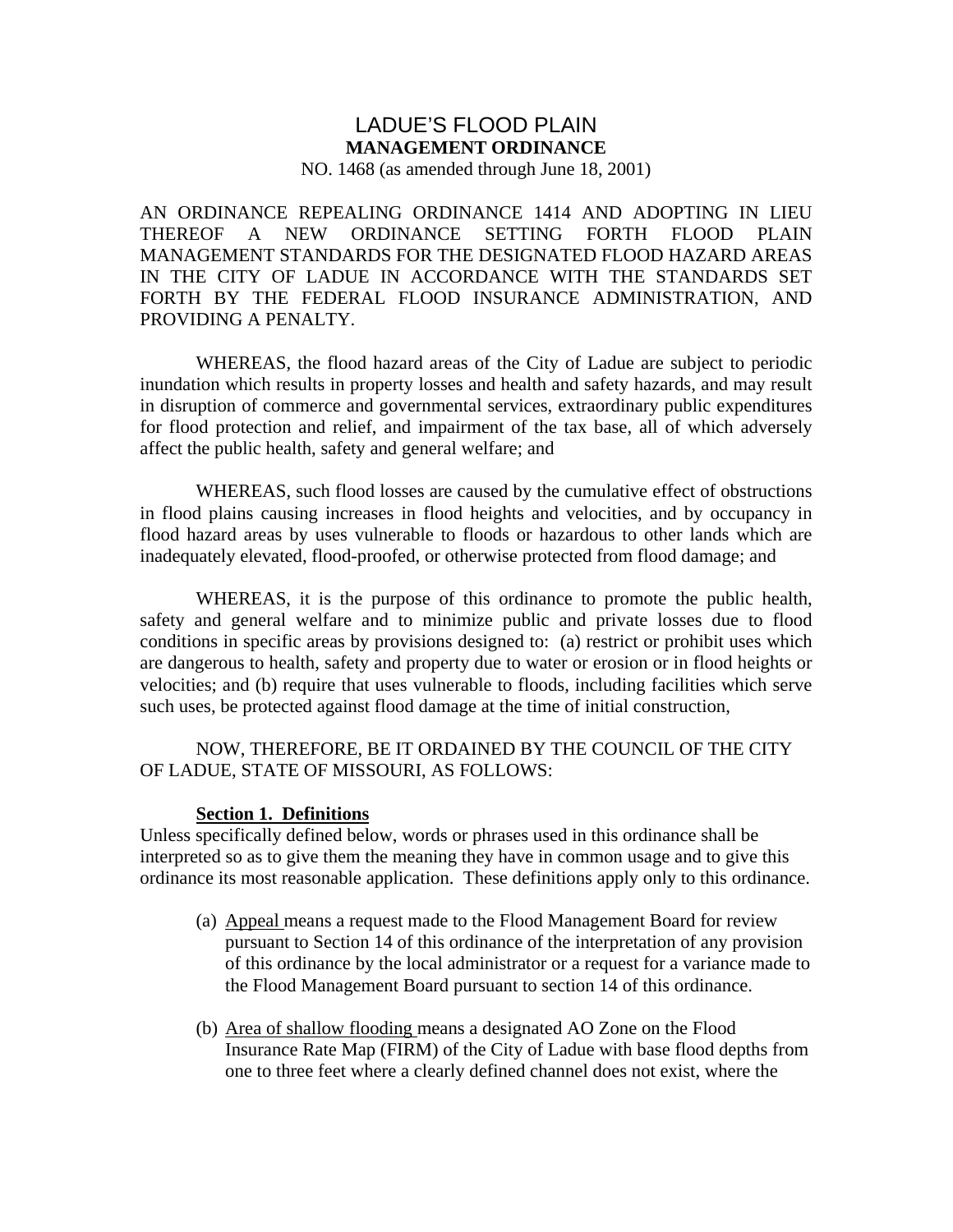path of flooding is unpredictable and indeterminate, and where velocity flow may be evident.

- (c) Area of special flood hazard is the land in the flood plain within the City of Ladue subject to a one percent or greater chance of flooding in any given year.
- (d) Base flood means the flood having a one percent chance of being equaled or exceeded in any given year.
- (e) Building a structure designed for the housing, enclosure or shelter of persons, animals, or property of any kind.
- (f) Development means any man-made change to improved or unimproved real estate, including but not limited to buildings or any structures, mining, dredging, filling, grading, paving, excavation or drilling operations.
- (g) Existing Construction means (for the purpose of determining rates) structures for which the "start of construction" commenced before the effective date of the FIRM or before January 1, 1975, for FIRM's effective before that date. "Existing construction" may also be referred to as "existing structures."
- (h) Flood or flooding means a general and temporary condition of partial or complete inundation of normally dry land areas from:
	- (1) The overflow of waters:
	- (2) The unusual and rapid accumulation of runoff or surface waters from any source.
- (i) Flood Hazard Boundary Map (FHBM) and Flood Insurance Rate Map (FIRM) means the official map of the City of Ladue on which the Flood Insurance Study by the Federal Insurance Administration has delineated the Flood Hazard Boundaries (including Flood Boundary and Floodway maps) and the zones establishing insurance rates applicable to the City of Ladue.
- (j) Flood Insurance Study for the City of Ladue is the official scientific and engineering report provided by the Federal Insurance Administration. The report contains flood profiles, as well as Flood Boundary and Floodway Maps and the water surface elevation of the base flood.
- (k) Floodway means the channel of a river or other watercourse and the adjacent land areas that must be reserved in order to discharge the base flood without cumulatively increasing the water surface elevation more than one foot.
- (l) Floodway or Regulatory Floodway means the channel of a river or other watercourse and the adjacent land areas that must be reserved in order to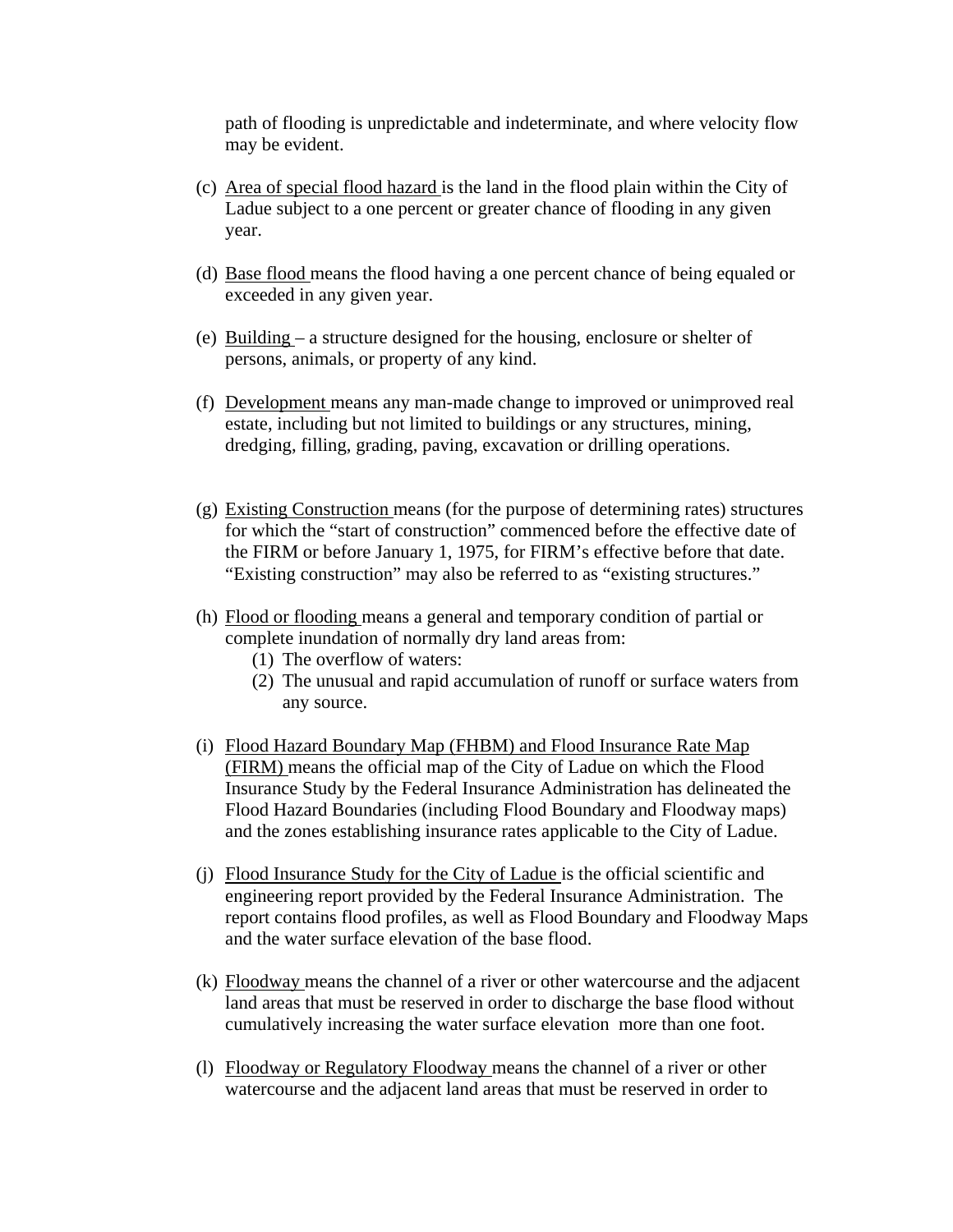discharge the base flood without cumulatively increasing the water surface elevation more than one foot.

- (m)Floodway Fringe is that area of the flood plain, outside of the floodway, that on the average is likely to be flooded once every 100 years (i.e., that has a one percent chance of flood occurrence in any one year).
- (n) Freeboard means a factor of safety usually expressed in feet above a flood level for purposes of flood plain management. Freeboard tends to compensate for the many unknown factors that could contribute to flood heights greater than the height calculated for a selected size flood and floodway conditions, such as wave action, clogged bridge openings, and the hydrological effect of urbanization of the watershed.
- (o) Highest adjacent grade means the highest natural elevation of the ground surface prior to construction next to the proposed walls of a structure.
- (p) Historic Structure means any structure that is: (a) Listed individually in the National Register of Historic Places (a listing maintained by the Department of Interior) or preliminarily determined by the Secretary of Interior as meeting the requirements for individual listing on the National Register; (b) Certified or preliminarily determined the Secretary of Interior as contributing to the historical significance of a registered historic district; (c) Individually listed on a state inventory of historic places in states with historic preservation programs which have been approved by the Secretary of Interior; or (d) Individually listed on a local inventory of historic places in communities with historic preservation programs that have been certified either (1) By an approved state program as determined by the Secretary of Interior or (2) Directly by the Secretary of Interior in states without approved programs. *(Added by Ordinance 1597, June 20, 1995)*
- (q) Mean Sea Level means the average height of the sea for all stages of the tide.
- (r) New construction means structures for which the "start of construction" commenced on or after the effective date of this ordinance.
- (s) Start of construction (for other than new construction or substantial improvements under the Coastal Barrier Resources Act (Pub. L. 97-348)), includes substantial improvement, and means the date the building permit was issued, provided the actual start of construction, repair, reconstruction, placement, or other improvement was within 180 days of the permit date. The actual start means either the first placement of permanent construction of a structure on the site, such as the pouring of slab or footings, the installation of piles, the construction of columns, or any work beyond the stage of excavation; or the placement of a manufactured home on a foundation. Permanent construction does not include land preparation, such as clearing,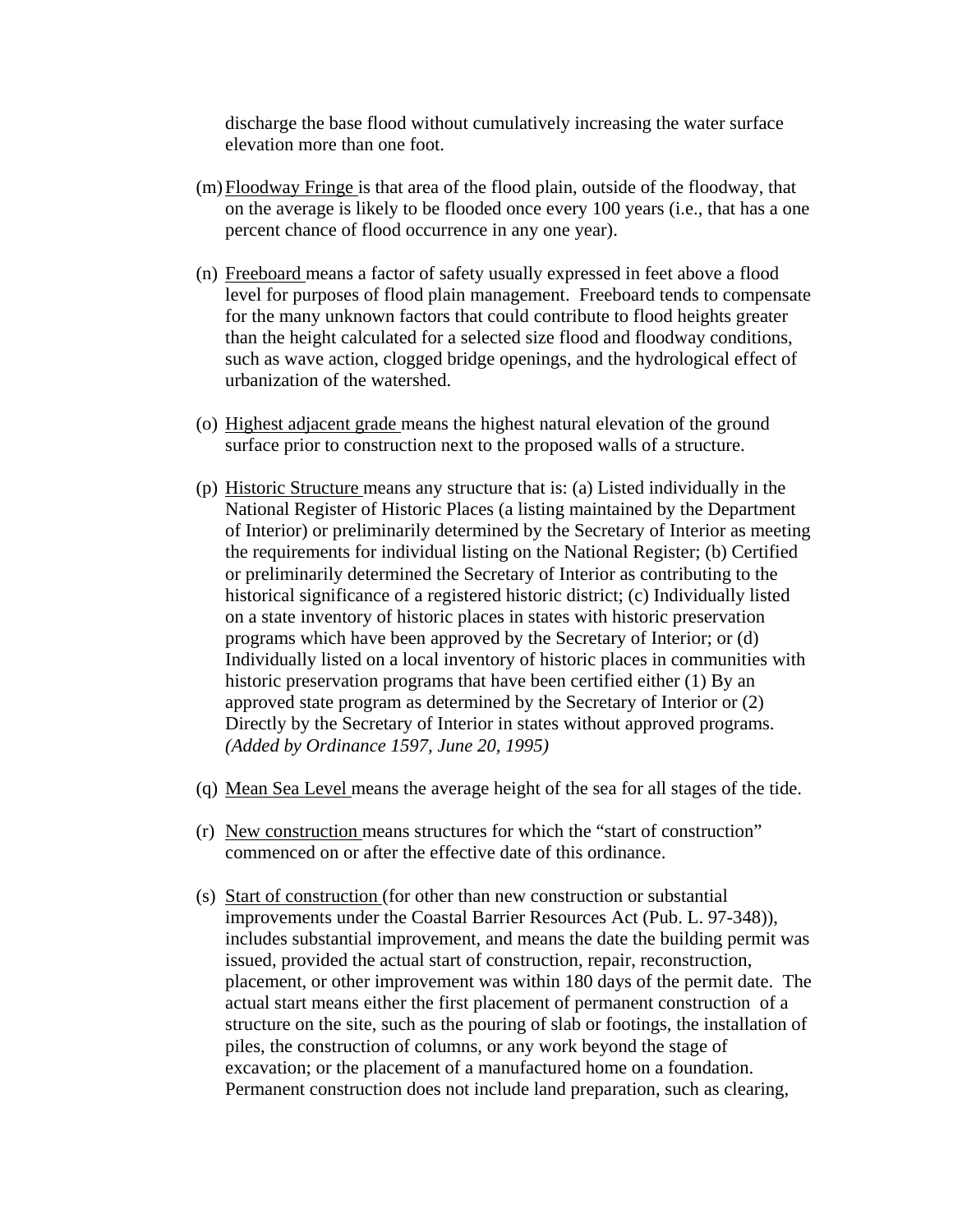grading and filling; nor does it include the installation of streets and/or walkways; nor does it include excavation for a basement, footings, piers, or foundations or the erection of temporary forms; nor does it include the installation on the property of accessory buildings, such as garages or sheds not occupied as dwelling units or not part of the main structure.

- (t) Structure means that which is built or constructed.
- (u) Substantial improvement means any repair, reconstruction or improvement of a structure, the cost of which equals or exceeds 50% of the market value of the structure either, (1) before the improvement or repair is started, or, (2) if the structure has been damaged and is being restored, before the damage occurred. For the purpose of this definition, "substantial improvement" is considered to occur when the first alteration of any wall, ceiling, floor or other structural part of the building commences, whether or not that alteration affects the external dimensions of the structure. The term "substantial improvement" does not include either (1) any project for improvement of a structure to comply with existing state or local health, sanitary, or safety code specifications which are solely necessary to assure safe living conditions, or, (2) any alteration of a structure listed on the National Register of Historic Places or a State Inventory of Historic Places.
- (v) Variance is the grant of relief to a person from the requirements of this ordinance which permits construction in a manner otherwise prohibited by this ordinance where specific enforcement would result in unnecessary hardship.

## **SECTION 2. Lands to Which this Ordinance Applies**.

This ordinance shall apply to all areas of special flood hazard, as established by Section 3 of this ordinance, within the City of Ladue.

## **SECTION 3. Basis for Establishing the Areas of Special Flood Hazard**

The areas of special flood hazard in the City of Ladue, as identified by the Flood Insurance Study, and delineated in the Flood Hazard Boundary Map and accompanying Flood Insurance Rate Map and any revisions thereof are hereby adopted by reference and declared to be a part of this ordinance.

## **SECTION 4. Development Permit.**

No one shall commence any development of property in an area of special flood hazard in the City of Ladue without first having obtained a development permit from the Building Commissioner in compliance with the provisions of this ordinance.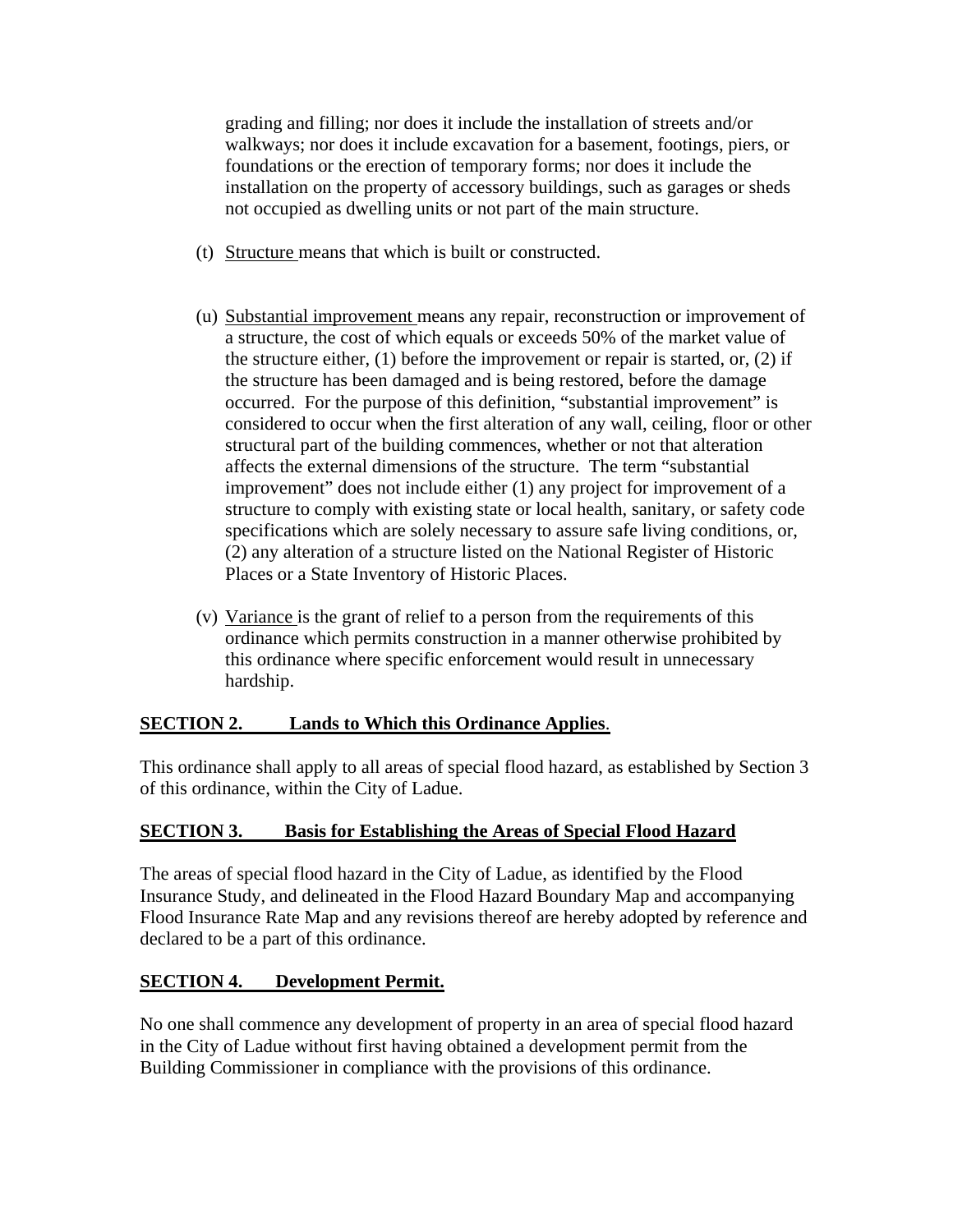## **SECTION 5. Compliance.**

No development in an area of special flood hazard shall take place without full compliance with the terms of this ordinance and other applicable regulations.

That until a floodway has been designated, no development, including landfill, may be permitted with Zones A1-30 and AE on the city's FIRM unless the applicant for the land use has demonstrated that the proposed use, when combined with all other existing and reasonable anticipated uses, will not increase the water surface elevation of the 100-year flood more than one (1) foot on the average cross section of the reach in which the development or landfill is located as shown on the Flood Insurance Rate Study incorporated by reference.

## **SECTION 6. Abrogation and Greater Restrictions.**

This ordinance is not intended to repeal, abrogate or impair any existing easements, covenants, or deed restrictions. However, where this ordinance and another conflict or overlap, whichever imposes the more stringent restrictions shall prevail.

## **SECTION 7. Interpretation**.

In the interpretation and application of this ordinance, all provisions shall be: (a) considered as minimum requirements; (b) liberally construed in favor of the governing body; and (c) deemed neither to limit nor repeal any other powers granted under statutes of the State of Missouri.

## **SECTION 8. Warning and Disclaimer of Liability.**

The degree of flood protection required by this ordinance is considered reasonable for regulatory purposes and is based on scientific and engineering considerations. Larger floods can and will occur on rare occasions. Flood heights may be increased by manmade or natural causes. This ordinance does not imply that land outside the areas of special flood hazards or uses permitted within such areas will be free from flooding or flood damages. This ordinance shall not create liability on the part of the City of Ladue or of any appointed official, officer or employee thereof for any flood damage that results from reliance on this ordinance or any administrative decision lawfully made thereunder.

## **SECTION 9. General Standards for Flood Hazard Reduction.**

In all areas of special flood hazard:

- (a) New construction and substantial improvements shall be anchored to prevent flotation, collapse or lateral movement of the structures;
- (b) New construction and substantial improvements shall be constructed with materials and utility equipment resistant to flood damage;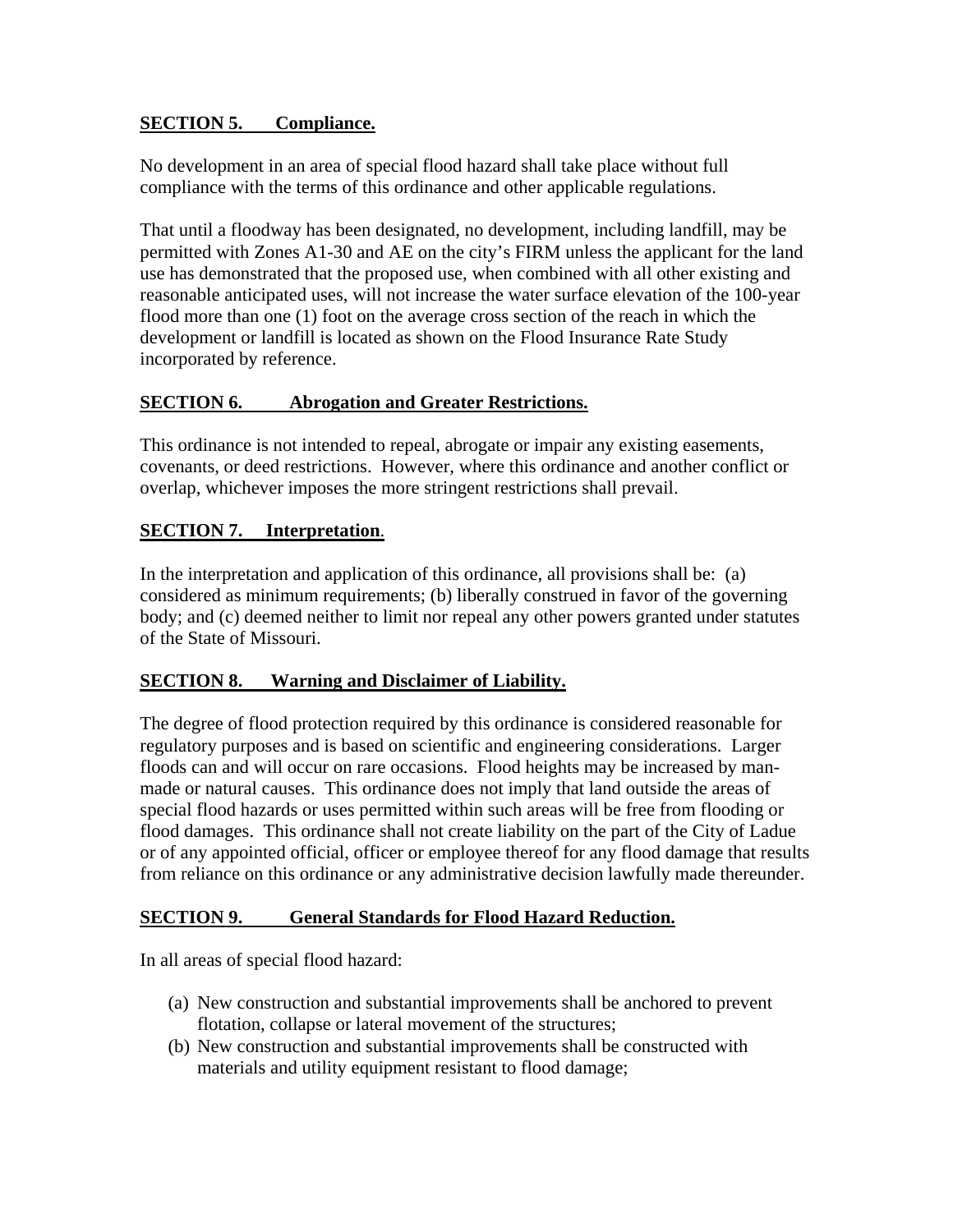- (c) New construction and substantial improvements shall be constructed by methods and practices that minimize flood damage;
- (d) New and replacement water supply systems shall be designed to minimize or eliminate infiltration of flood waters into the system;
- (e) New and replacement sanitary sewage systems shall be designed to minimize or eliminate infiltration of flood waters into the system, and discharges form the system into flood waters; and,
- (f) Onsite waste disposal systems shall be located to avoid impairment to or contamination from them during flooding.
- (g) The storage or processing of materials that are, in time of flooding, buoyant, flammable or explosive, or could be injurious to human, animal or plant life, is prohibited.
- (h) Other material or equipment may be stored if not subject to major damage by floods and firmly anchored to prevent flotation, or if readily removable from the area within the time available after flood warning.
- (i) Electrical, heating, ventilation, plumbing, and air-conditioning equipment and other service facilities shall be designed and/or located so as to prevent water from entering or accumulating within the components during conditions of flooding.
- (j) For all new construction and substantial improvements, fully enclosed areas below the lowest floor that are subject to flooding shall be designed to automatically equalize hydrostatic flood forces on exterior walls by allowing for the entry and exit of floodwaters. Designs for meeting this requirement must either be certified by registered professional engineer or architect or must meet or exceed the following minimum criteria: A minimum of two openings having a total net area of not less than one square inch for every square foot of enclosed area subject to flooding shall be provided. The bottom of all openings shall be no higher than one foot above grade. Openings may be equipped with screens, louvers, or other coverings or devices provided that they permit the automatic entry and exit of floodwaters.

#### **SECTION 10. Specific Standards for Flood Hazard Reduction.**

In all areas of special flood hazard:

- (a) Residential Construction New construction or substantial improvement of any residential building shall have the lowest floor, including basement, elevated to one foot or more above base flood elevation.
- (b) Non-residential Construction New construction or substantial improvement of any commercial, industrial or other non-residential structure shall either have the lowest floor, including basement, elevated to one or more foot above the level of the base flood elevation, or, together with attendant utility and sanitary facilities, be floodproofed so that below the base flood level the structure is watertight with walls substantially impermeable to the passage of water and structural components having a capability of resisting hydrostatic and hydrodynamic loads and effects of buoyancy. A registered professional engineer or architect shall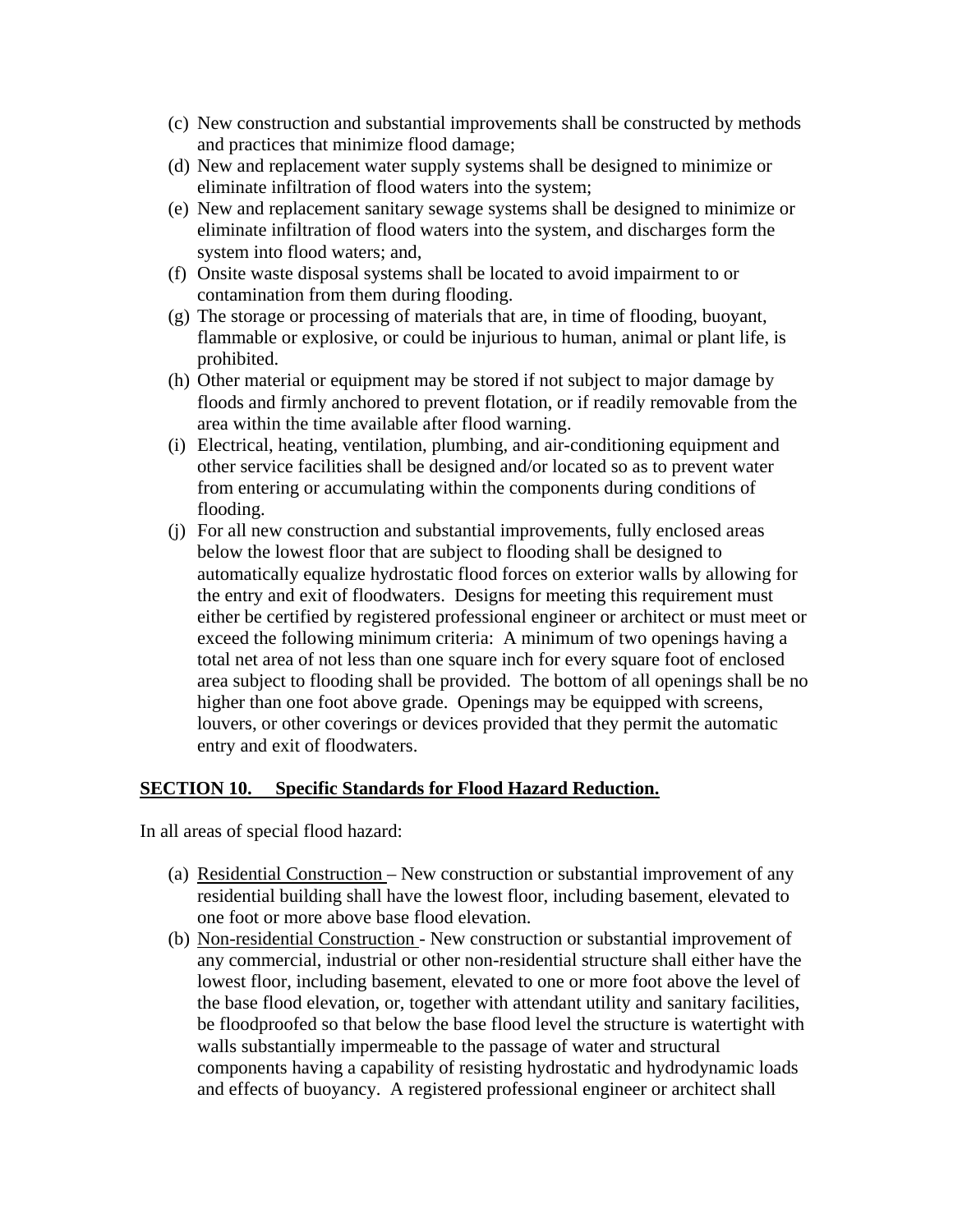certify that the standards of this subsection are satisfied. Such certification shall be as provided to the local administrator as set forth in Section 12.

- (c) Floodways Located within areas of special flood hazard established in Section 3 are areas designated as floodways. Because the floodway in an extremely hazardous area due to the velocity of flood waters which carry debris, potential projectiles and erosion potential:
	- (1) Encroachments, including fill, and new construction, substantial improvements and other developments are prohibited in a floodway unless they will not result in any increased flow velocity or increase in flood levels during occurrence of the base flood discharge.
	- (2) In addition to the requirements of subparagraph (1), all new construction and substantial improvements in a floodway shall comply with all other applicable flood hazard reduction provisions of Sections 9 and 11.

## **SECTION 10(A). Additional Requirements**.

- 1. Any owner or developer desiring to do any construction in the flood plain, including the floodway and floodway fringe areas thereof, or to for any other work of any kind or description which makes any changes in said areas must do such work in a manner that will result in a zero rise in water surface elevation and no increase in water surface elevation and no increase in mean flow velocity. The following methods of determining compliance are applicable:
- A. The preliminary review method:
	- i. The owner shall deposit with the City \$1000.00 to cover the cost of the engineering review described herein. Any amount not expended shall be refunded to the resident. When such deposit is made, notice shall be given to all owners of property located within 500 feet of the property where the work is planned, and any person may request that they be given a copy of the engineering report when it is completed. *(Amount of deposit increased from \$500.00 by Ord. 1768, 6/18/2001)*
	- ii. If the project involves fill material in excess of 100 cubic yards, plans sufficient to describe the project and enable evaluation thereof must be filed with the City
	- *iii.* The City shall have the proposed work reviewed by a qualified engineer selected by the City. The purpose of the review is to determine on a "best judgment" basis whether a probability exists that the proposed work will not cause a result which violates the requirements of 10A.1.
	- *iv.* The engineer shall report his findings to the local administrator. If the said engineer reports his opinion that the work is not likely to cause a violation of said requirements then a permit may be issued. If the engineer reports otherwise, then the procedure set out in Part B herein shall be followed. If the engineering opinion finds that there is no probable violation, a copy of the report shall be furnished to any person who requests it.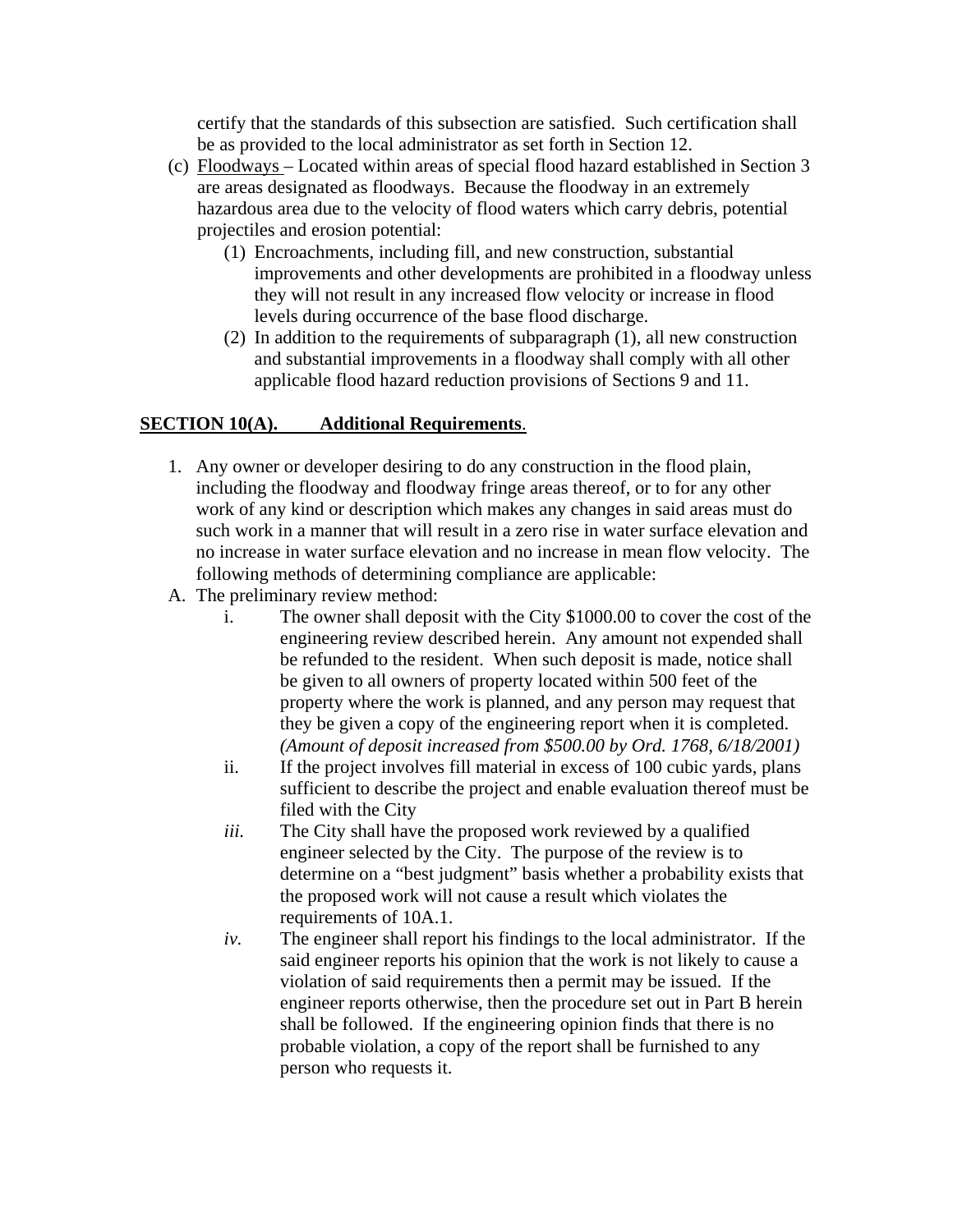- *v.* Any person who is interested may provide to the City an opinion by a qualified engineer that a violation of the requirements of this ordinance is likely. Such opinion must state the particular problem that is believed likely to be caused. If such an opposing opinion is filed or if the City's selected engineer finds a probable violation, then the requirements of Part B herein are mandatory. In order to allow such an opinion to be obtained, the permit shall not be granted and no work shall commence until 10 days has elapsed from the date the copy of the engineering opinion was mailed to the person who requested copies.
- *vi.* The procedure set out in this Paragraph A and its subparts are intended to eliminate unnecessary hardship. The preliminary engineering review required herein is necessarily limited so as to limit cost to residents. Neither the engineer providing the opinion nor the City shall be liable to anyone because of errors arising in connection with such opinion.
- B. Unless excused by the preliminary review method described in Paragraph A, the owner must do the following:
	- i. Obtain a topographical survey performed by a registered land surveyor to determine all existing and proposed elevations with respect to the property and properties affected by the work.
	- *ii.* With respect to any streams on which FEMA studies exist, furnish to the City from a registered professional engineer who is shown to be qualified and competent with respect to water and hydraulic problems, an HEC-2 hydraulic analysis based on the aforesaid topographical survey information, a review of HEC-1 analysis if the HEC-1 exists for the stream in question, and a certification that the proposed work will comply with the standards set forth herein.
	- *iii.* With respect to any streams which are not the subject of FEMA studies, the owner or developer must provide a hydraulic analysis by a registered professional engineer who is shown to be qualified and competent with respect to water and hydraulic problems certifying that the proposed development will comply with the standards set forth herein for construction in the flood plain.
	- *iv.* The qualifications of the certifying engineer must be approved as adequate in accordance with the standards herein, and the said analysis and certification must be reviewed and approved as accurate by a registered engineer on behalf of the City.
	- *v.* In addition, any such owner or developer must do the following:
		- a. Provide a study by a registered professional engineer with respect to scouring or washout of the channel and erosion of the banks as a result of any changes in the channel or flood plain of the development, together with a plan from such engineer for channel and bank protection which will prevent such problems in the future.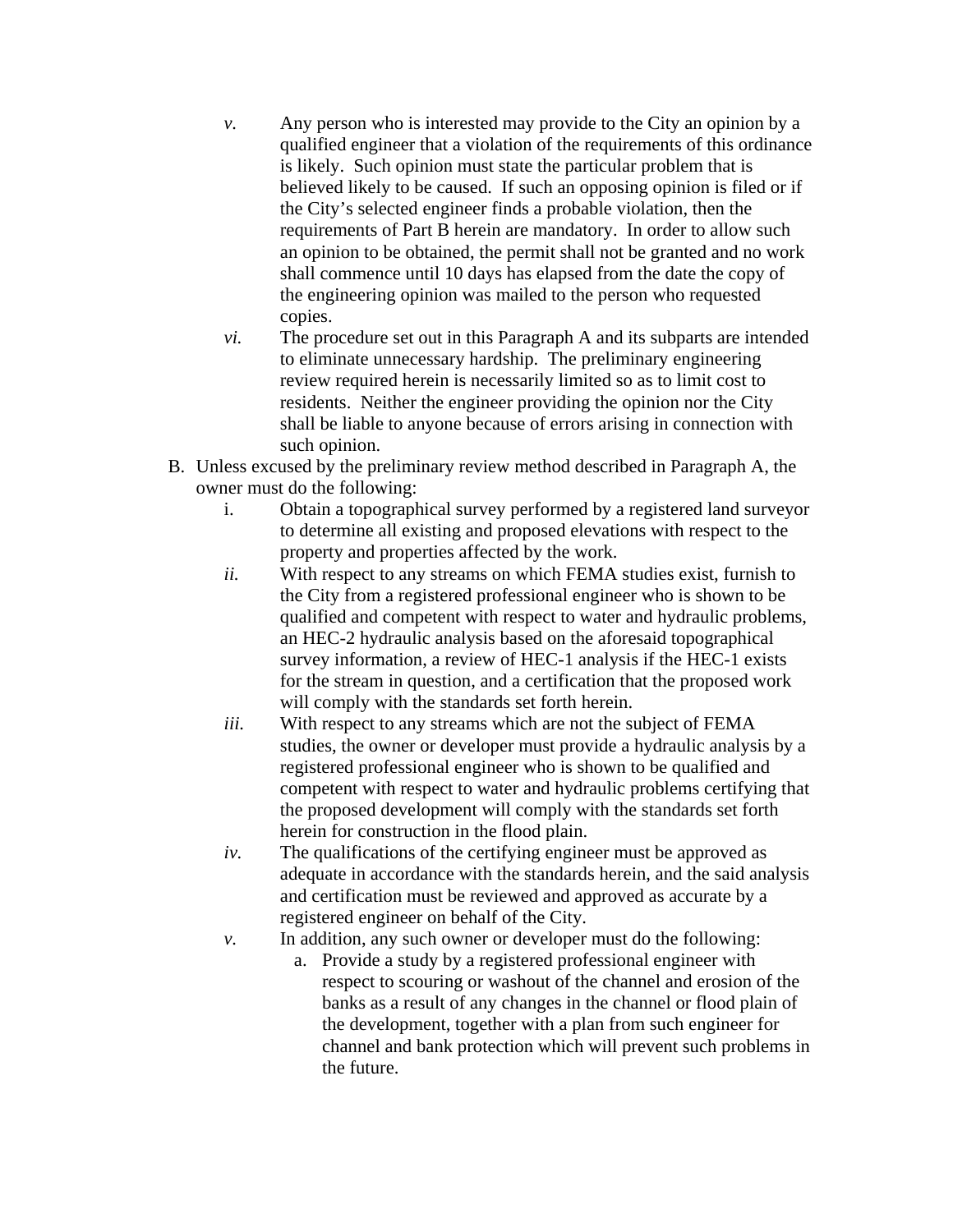- *b.* Upon approval of the City of such plan, provide the protection called for.
- *c.* Enter into an agreement with the City in the form of a Covenant which will run with the land which will bind all present and future owners to be responsible for maintenance of all channel and bank protection devices provided by such owner or developer and further such agreement will require the owner to: (a) keep the channel free of siltation, and (b) replace any scoured or washed out areas of the channel. Such maintenance will be performed any time it is reasonably required and at least annually. Such agreement will be endorsed on any development plat at the time of approval.

The requirements set forth in SECTION 10(A) will not apply to facilities such as tennis courts, in-ground swimming pools and other structures which do not increase existing ground elevations or require fill in excess of 100 cubic yards.

*(Section 10(A) added by Ord. 1509, 6/14/1991; amended by Ord. 1525, 6/21/1992; amended by Ord. 1536, 7/20/1992; amended by Ord. 1768, 6/18/2001)*

### **SECTION 11. Standards for Subdivision Proposals for Flood Hazard Reduction.**

- (a) All subdivision proposals shall be consistent with the need to minimize flood damage.
- (b) All subdivision proposals shall have public utilities and facilities such as sewer, gas, electrical and water systems located and constructed to minimize flood damage.
- (c) All subdivision proposals shall have adequate drainage provided to reduce exposure to flood hazards
- (d) Base flood elevation data shall be provided for subdivision proposals and other proposed development which is greater than the lesser of 50 lots or 5 acres.

## **SECTION 12. Designation of Local Administrator.**

The Building Commissioner is hereby appointed the local administrator, to administer and implement the provisions of this ordinance. The duties and responsibilities of the local administrator shall include, but not be limited to, those enumerated in this Section

- 12. The local administrator shall:
	- (a) Review all applications for development permits to assure that the permit requirements of this ordinance have been satisfied, and that all necessary permits have been obtained from the Federal, state or local governmental agencies from which prior approval is required.
	- (b) Review all development permits to assure that sites are reasonably safe from flooding and that the permit requirements of this ordinance are satisfied.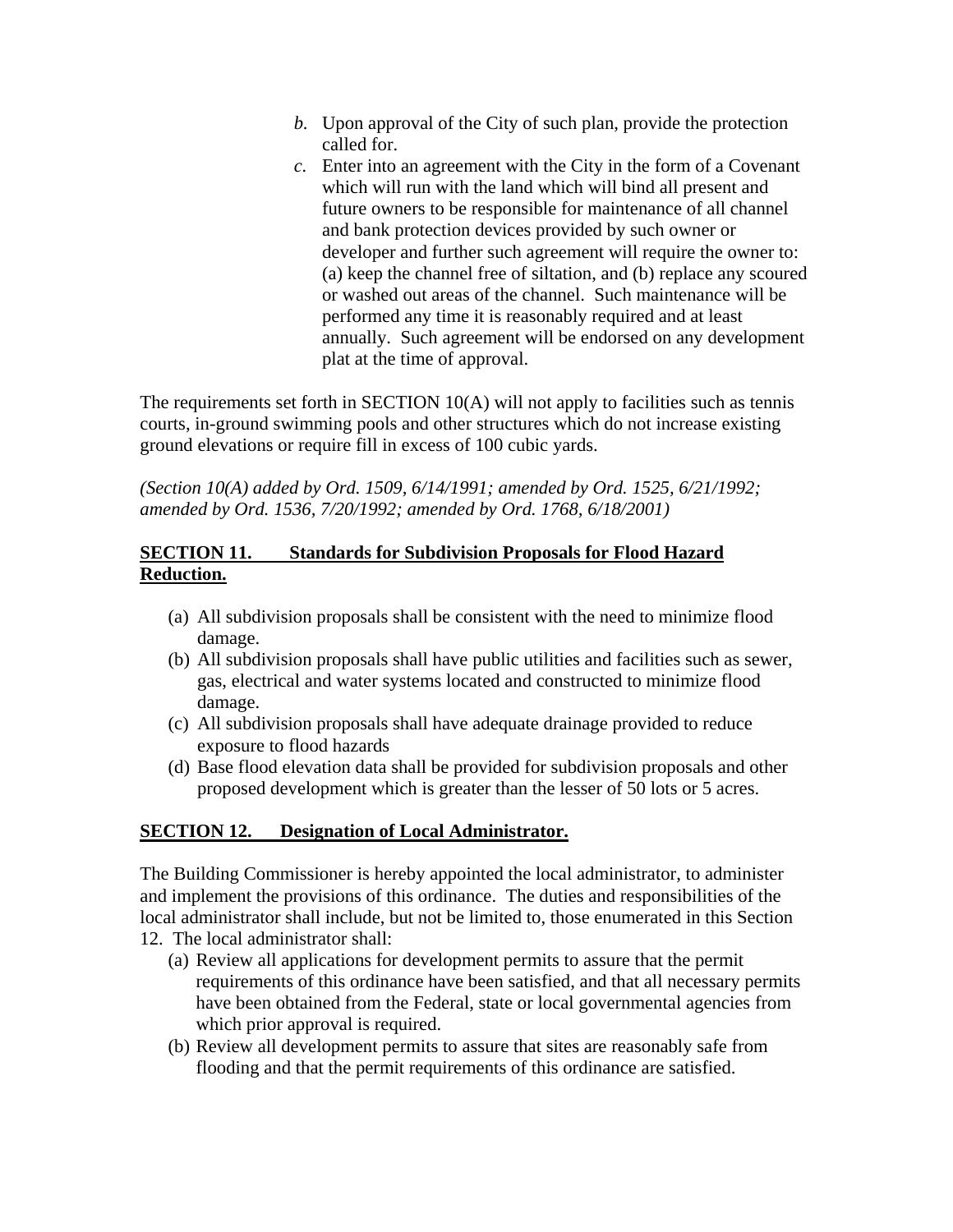- (c) Notify adjacent communities and Missouri Department of Natural Resources, Flood Plain Management Unit, prior to any alteration or relocation of a watercourse, and submit evidence of such notification to the Federal Insurance Administration.
- (d) Assure that maintenance is provided within the altered or relocated portion of said watercourse so that the flood carrying capacity is not diminished.
- (e) Where interpretation is needed as to the exact location of the boundaries of areas of special flood hazard (for example, where there appears to be conflict between a mapped boundary and actual field conditions) make the necessary interpretation.
- (f) Maintain all records pertaining to this ordinance in his office, which shall be open for public inspection.
- (g) The Building Commissioner shall obtain, review and reasonably utilize any base flood elevation and floodway data available from a Federal, State, or other source, as criteria for requiring that new construction, substantial improvements, or other development in Zone A to determine compliance with this ordinance.

## **SECTION 13. Permit Procedures**.

Application for a Development Permit shall be made to the local administrator on forms furnished by him. The information required to complete the application form may include (but is not limited to) the following: plans in duplicate form drawn to scale showing the nature, location, dimensions and elevations of the area in question, and the location of existing or proposed structures, fill, storage of materials and drainage facilities. Every application shall be accompanied by a certificate from a registered professional engineer or architect, which shall state:

- (a) The elevation in relation to mean sea level of the lowest floor (including basement) of proposed new or substantially improved structures;
- (b) The elevation in relation to mean sea level to which proposed new or substantially improved structures will be floodproofed;
- (c) That residential construction meets the requirements of Section 10(a);
- (d) That non-residential construction meets the requirements of Section 10(b);
- (e) That any proposed encroachment in a floodway meets the requirements of Section 10(c);
- (f) That any proposed alteration or relocation of any watercourse shall not diminish the flood carrying capacity of the watercourse; and
- (g) The extent to which any watercourse will be altered or relocated as a result of the proposed development.
- (h) Verify, record and maintain record of the actual elevation (in relation to mean sea level) of the lowest floor (including basement) of all new or substantially improved structures.
- (i) Verify, record and maintain record of the actual elevation (in relation to mean sea level) to which the new or substantially improved structures have been floodproofed.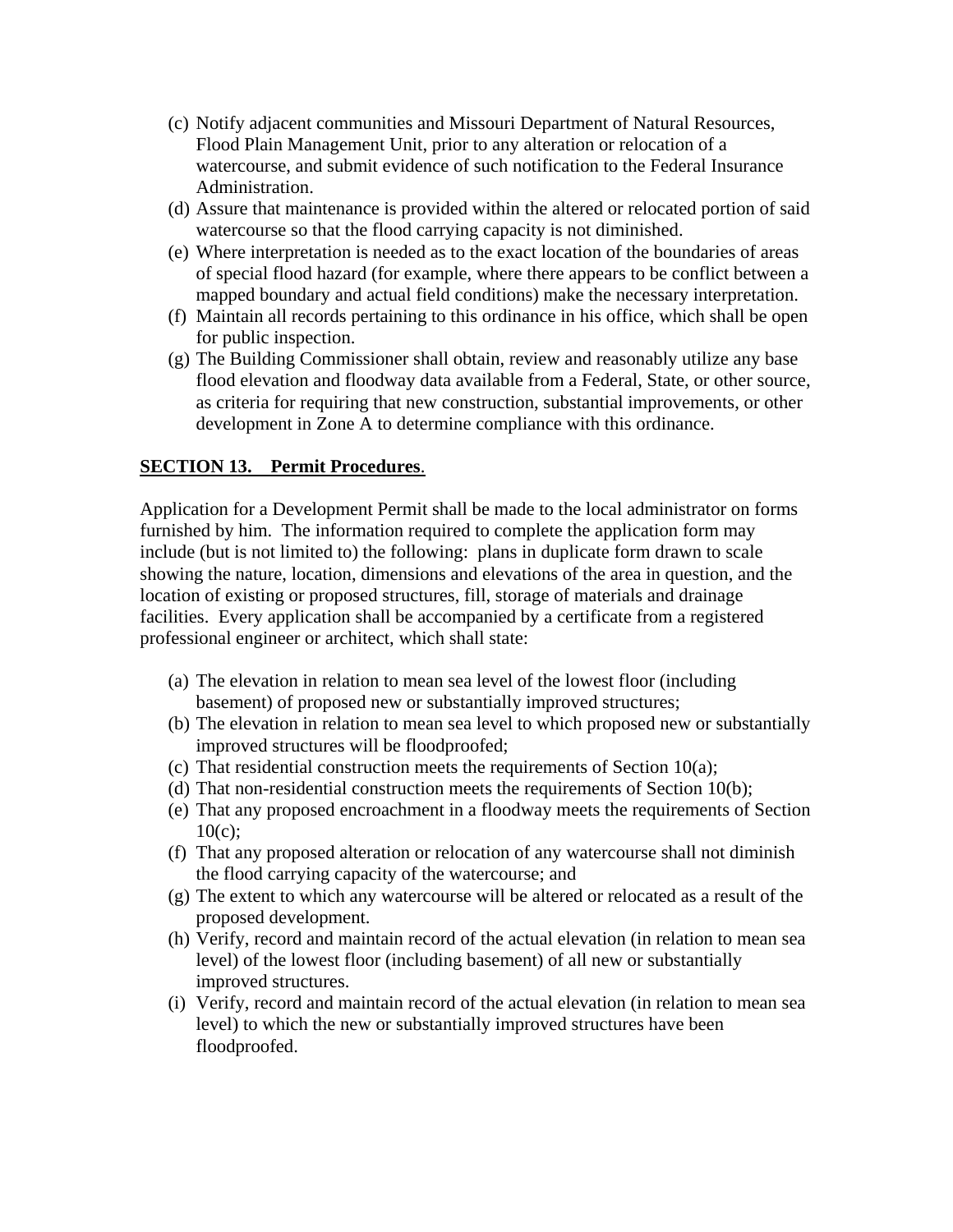(j) When floodproofing is utilized for a particular structure, the Building Commissioner shall obtain certification from a registered professional engineer or architect.

### **SECTION 14. Flood Management Board: Appeals and Variances.**

- (a) Flood Management Board: The mayor of the City of Ladue shall appoint a Flood Management Board, consisting of five persons, hereinafter referred to as the Appeal Board. The Appeal Board shall hear and decide appeals from decisions of the local administrator, and shall hear and decide requests for variances from the requirements of this ordinance.
- (b) Appeals: The Appeal Board shall hear and decide appeals, where the appellant alleges that the local administrator has erred in enforcing any requirement, or making any decision or determination in the enforcement of administration, of this ordinance.
- (c) Variances:
	- (1) The Appeal Board may issue variances for the reconstruction, rehabilitation or restoration of structures listed on the National Register of Historic Places or the State Inventory of Historic Places, without regard to the provisions of the remainder of this section.
	- (2) In all other cases, the Appeal Board shall issue a variance only upon (i) a showing of good and sufficient cause, (ii) a determination that failure to grant the variance would result in particular hardship to the applicant, (iii) a determination that the variance will not result in any increase in flood levels during the base flood discharge, or any additional threat to public safety, or extraordinary public expense, or create nuisances, cause fraud or victimization of the public, or conflict with existing local laws or ordinances and (iv) a determination that the variance is the minimum necessary, considering the flood hazard, to afford relief.
- (d) Standards for Issuance of Variances. In passing on a request for a variance, the Appeal Board shall consider all relevant factors, including technical evaluations, standards specified in other sections of this ordinance:
	- (1) the danger that materials may be swept onto other lands to the injury of others;
	- (2) the danger to life and property due to flooding or erosion damage;
	- (3) the susceptibility of the proposed facility and its contents to flood damage and the effect of such damage on the individual owner;
	- (4) the importance of the services provided by the proposed facility to the community;
	- (5) the necessity to the facility of a waterfront location, where applicable;
	- (6) the availability of alternative locations, not subject to flooding or erosion damage, for this proposed use;
	- (7) the compatibility of the proposed use with existing and anticipated development;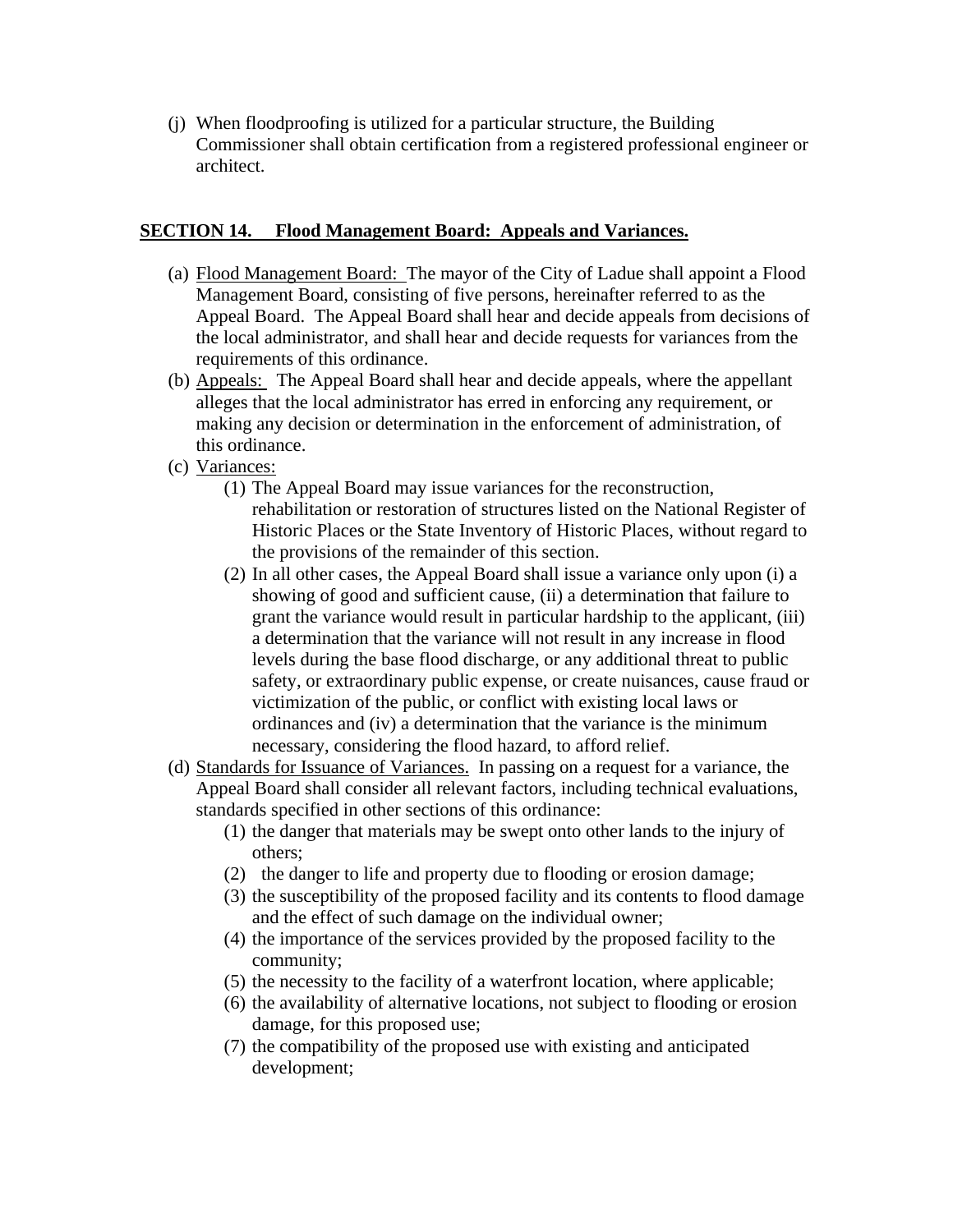- (8) the relationship of the proposed use to the comprehensive plan and flood plain management program for the area in which the proposed use is located, and adjacent areas;
- (9) the safety of access to the property in times of flood for ordinary and emergency vehicles;
- (10) the expected heights, velocity, duration, rate of rise and sediment transport of the flood waters and the effects of wave action, if applicable, expected at the site; and
- (11) the costs of providing governmental services during and after flood conditions including maintenance and repair of public utilities and facilities such as sewer, gas, electrical and water systems and streets and bridges.
- (e) Conditions on Variances; Small Lots. Upon consideration of the factors listed above in subsections (c) and (d), and the purposes of this ordinance, the Appeal Board may attach such conditions to any variance it grants, as it deems necessary to further the purposes of the ordinance; provided, however, that the Appeal Board may issue variances for new construction and substantial improvements to be erected on a lot of one-half acre or less in size contiguous to and surrounded by lots on which the existing structures are located below the base flood level if no increase in flood levels during the base flood discharge would result.
- (f) Flood Insurance. If a variance granted by the Appeal Board allows a reduction in the lowest floor elevation of a proposed development, the Appeal Board shall advise the applicant in writing that the cost of flood insurance for the development will be commensurate with the increased risk resulting from the reduced lowest floor elevation.
- (g) Records Maintenance. The local administrator shall maintain the records of all appeal actions and report the issuance of any variances to the Federal Insurance Administration upon request.
- (h) Appeal from Decision by Appeal Board. Any person aggrieved by a decision by the Appeal Board may appeal the decision to a court of competent jurisdiction.
- (i) Appeals to Zoning Board of Adjustment. Nothing in this ordinance shall be deemed to affect the jurisdiction of the Zoning Board of Adjustment of the City of Ladue to hear and decide appeals pursuant to Zoning Ordinance 1175, from decisions of the Building Commissioner which do not involve the application of the interpretation of this ordinance.

## **SECTION 15. Non-Conforming Use.**

- (a) A structure or the use of a structure or premises which was lawful before the passage or amendment of this ordinance, but is not in conformity with the provisions of this ordinance may be continued subject to the following conditions:
	- (1) No such use or substantial improvement of that use shall be expanded, changed, enlarged, or altered in any way which increases its nonconformity.
	- (2) If such use is discontinued for 12 consecutive months, any future use of the structure or premises shall conform to this ordinance.